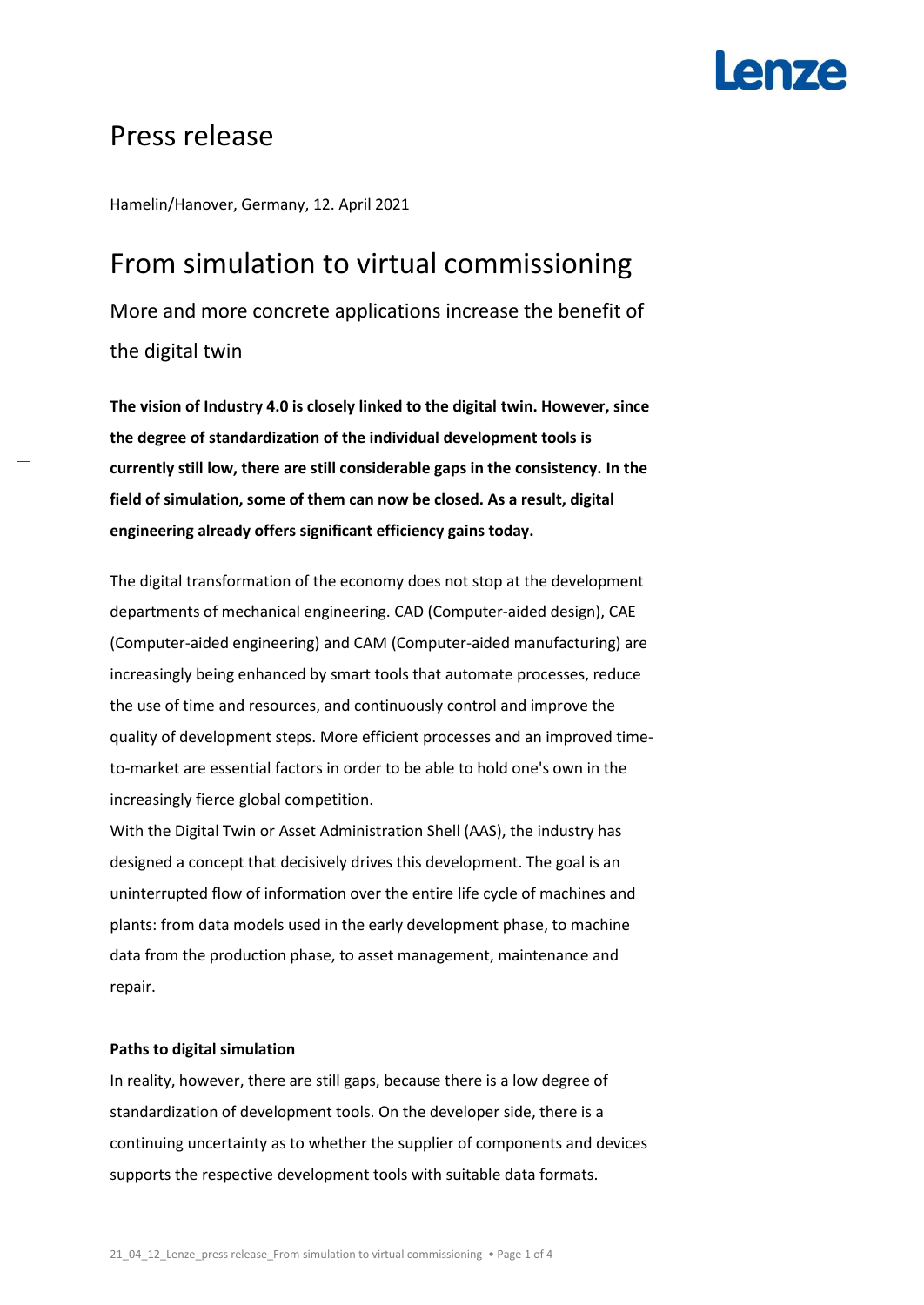

Very early on, Lenze accompanied and promoted digitization in mechanical engineering and the concept of the management shell. Now the company is going one step further and extending its support for partners to simulation and virtual commissioning. OEMs will benefit from expanded digital engineering capabilities in the design, development, and production of machines and plants, because this is where Lenze has closed some critical gaps.

The decisive cornerstone is already laid by a 3D simulation model, which provides a relatively general model of a machine. This results in simpler diagnostics of complex machines. If one goes a step further and refines the 3D model, concrete statements about the behavior of the machine can already be predicted, such as the throughput to be achieved during operation. If the model is adapted to the specific machine in even greater detail, it can be used to simulate not only the mechanical behavior, but also the entire manufacturing process on the machine, i.e., including the logic of the machine, error management, change of operating modes and parameterization. At this stage of development, even virtual commissioning of the machine is possible.

### **Defuse pain points of OEMs**

Lenze itself uses some of the best-known simulation tools, in particular the following applications:

*SimulationX from ESI ITI:* simulation and drive dimensioning;

*ISG-virtuos from ISG:* Virtual commissioning;

*Virtual Teachware by Forward TTC:* Augmented & Virtual Reality for HMI and machine diagnostics as well as learning software for virtual training.

In each case, the ultimate goal is to solve the critical issues at this stage of the life cycle: Experience shows that the requirements of machine builders include topics such as better diagnostics, shorter development times or more precise planning when dimensioning drives.

Machine builders can use these applications for themselves, relying on solutions from Lenze. The manufacturer advises on the selection of suitable tools and can provide support in modeling simulations and virtual commissioning so that these can be run directly at the customer's site. The first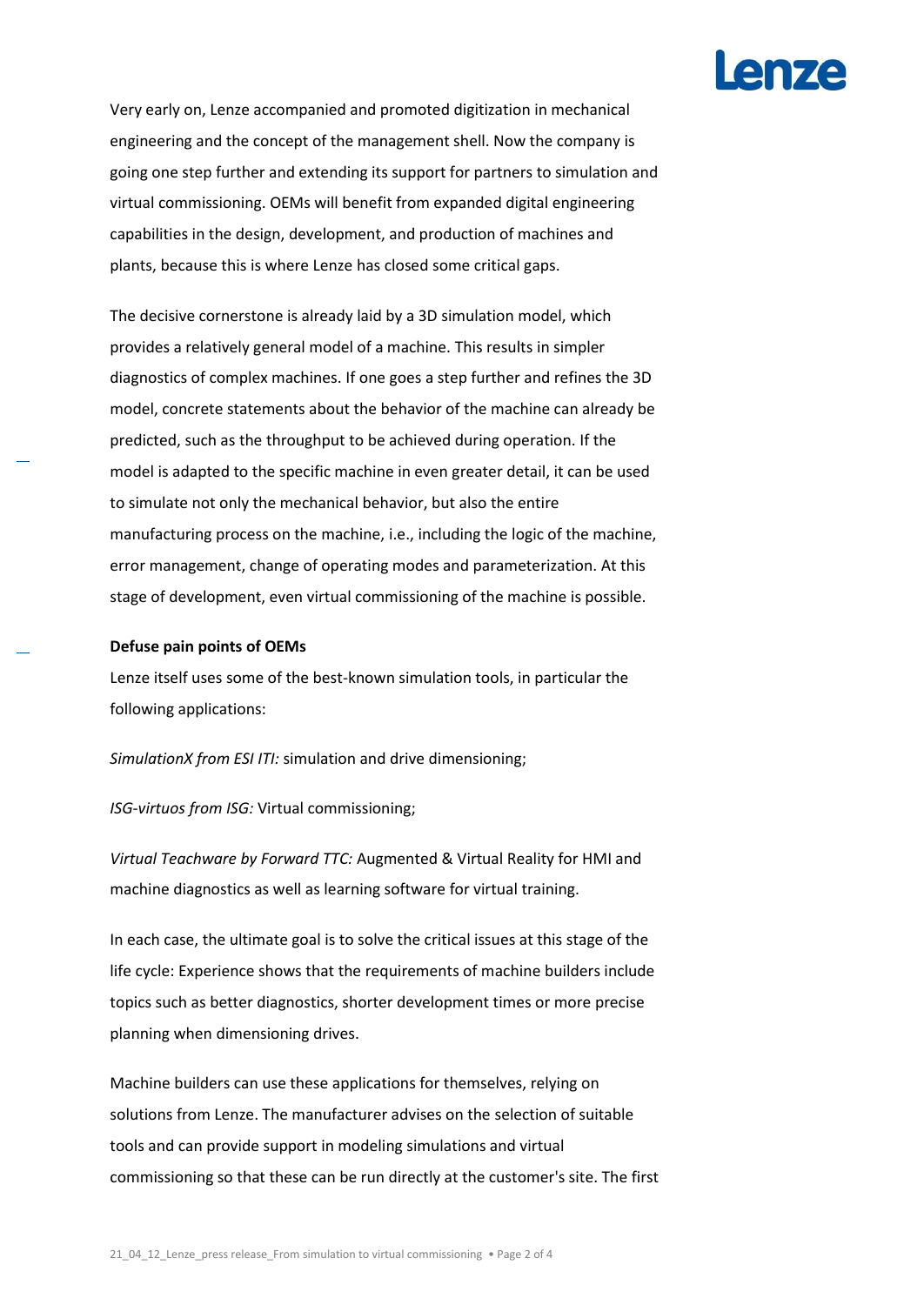# **I enze**

projects have already been implemented, and Lenze has also prepared a corresponding show case that demonstrates the procedure and the extended possibilities of digital engineering through simulation and virtual commissioning.

### **Development continues**

While different data models are still required for the various applications today, standardized formats and interfaces are to be used in the future. Corresponding concepts have already been developed under the name FMU (Functional Mock-up Units) or FMI (Functional Mock-up Interfaces). Lenze supports the common tools available on the market and is also continuously developing its toolchain for digital engineering.

### **Conclusion**

Whether better diagnostics, shorter development times or more precise planning when dimensioning drives: simulation in digital engineering and parallel engineering allow machine concepts to be implemented efficiently and quickly and, above all, avoid cost-intensive rework. This is made possible by interdisciplinary development, in which control and IoT software in particular can be tested and validated on a virtual machine in the early concept and development phases.